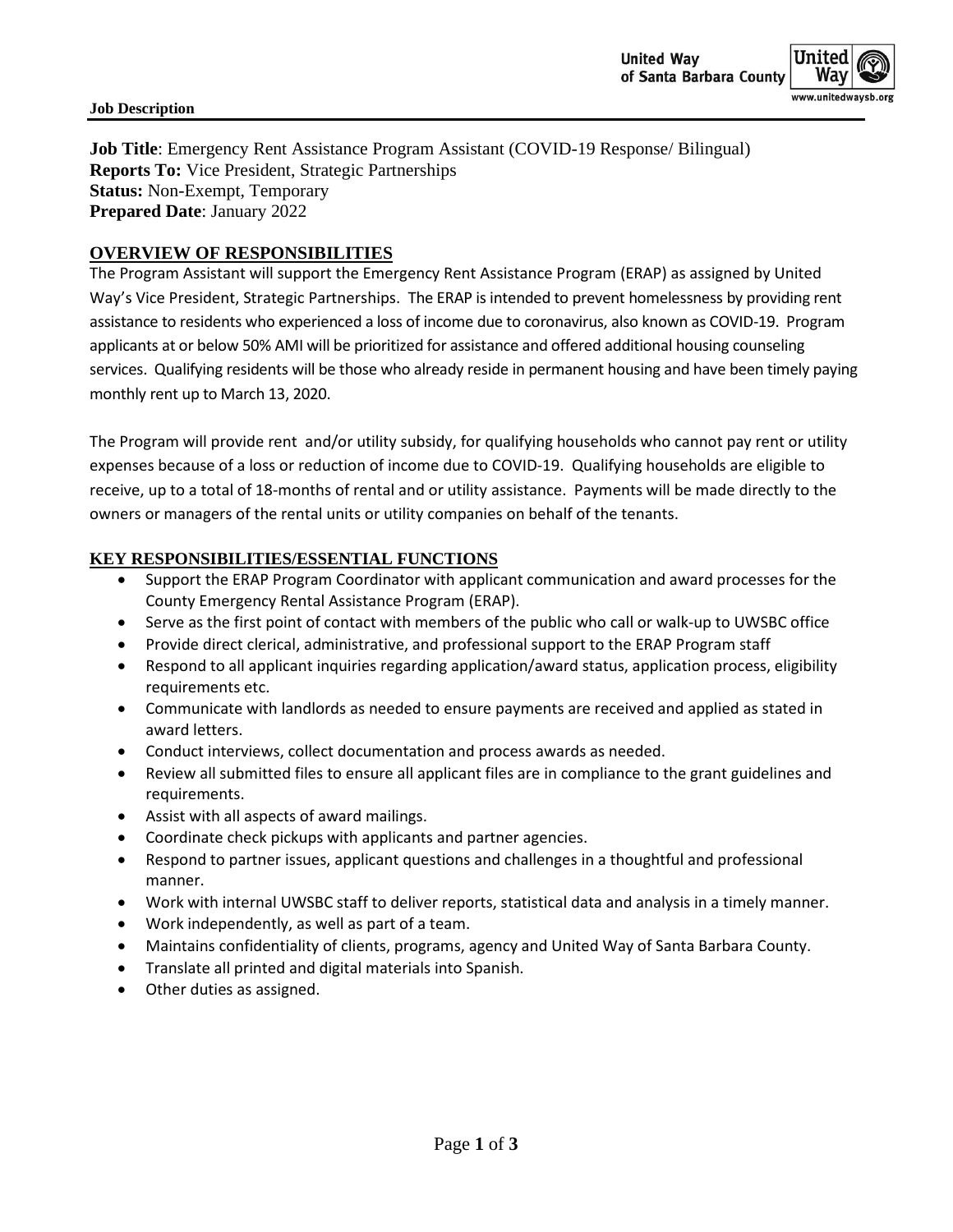## **EXPERIENCE/POSITION REQUIREMENTS**

- Bachelor's degree preferred, however, three years of experience working in social services, with strong knowledge base of local resources will qualify.
- The ideal candidate must have a clean driver's license
- Bi-Lingual applicants are encouraged to apply.

**NOTE:** This is a temporary position.

# **CORE COMPETENCIES**

| <b>Mission-Focused</b>       | All United Way employees recognize that the organization's top priority is to create |  |  |  |
|------------------------------|--------------------------------------------------------------------------------------|--|--|--|
|                              | real social change that improves lives and changes community conditions. This        |  |  |  |
|                              | drives their performance and motivations.                                            |  |  |  |
| <b>Relationship-Oriented</b> | All United Way employees are responsible for cultivating and managing                |  |  |  |
|                              | relationships, fostering an atmosphere of trust, while taking a collaborative        |  |  |  |
|                              | approach to addressing issues.                                                       |  |  |  |
| <b>Results-Driven</b>        | All United Way employees are accountable for achieving individual performance        |  |  |  |
|                              | goals in support of organizational goals.                                            |  |  |  |
| <b>Brand-Steward</b>         | All United Way employees are stewards of the brand and understand their role in      |  |  |  |
|                              | protecting the reputation of the organization.                                       |  |  |  |
| <b>Continuous Learning</b>   | All United Way employees demonstrate a desire to acquire knowledge, skills, and      |  |  |  |
|                              | abilities necessary to perform effectively.                                          |  |  |  |
| <b>Critical Thinking</b>     | All United Way employees use critical thinking skills to solve problems through      |  |  |  |
|                              | basic research, analysis, and interpretation.                                        |  |  |  |
| <b>Professional Behavior</b> | All United Way employees conduct themselves in a professional manner and follow      |  |  |  |
|                              | organizational guidelines and standards.                                             |  |  |  |

### **Physical Demands and Work Environment**

The physical demands and work environment characteristics described here are representative of those that must be met by an employee to successfully perform the essential functions of this job. Reasonable accommodations may be made to enable individuals with disabilities to perform the essential functions.

While performing the duties of this job, the employee is regularly required to talk; hear; sit and use hands to finger, handle or feel. The employee is frequently required to use one or both hands repetitively; grasp simply and lightly; and grasp with one hand only. The employee is occasionally required to stand; walk; use both hands repetitively; grasp firmly with both hands; push and/or pull; use both hands with fine dexterity; reach overhead with hands and arms; climb or balance; use stairs; stoop, kneel, bend, or crouch; lift and/or move up to 25 pounds; and walk on uneven ground and between buildings. Normal 20/20 vision ability (with corrective lenses, if needed) is required by this position. The noise level in the work environment is usually somewhat quiet.

\_\_\_\_\_\_\_\_\_\_\_\_\_\_\_\_\_\_\_\_\_\_\_\_\_\_\_\_\_\_\_\_\_\_\_\_\_\_\_\_\_\_\_\_\_\_\_\_\_\_\_\_\_\_\_\_\_\_\_\_\_\_\_\_\_\_\_\_\_\_\_\_\_\_\_\_\_\_\_\_\_\_\_\_\_ General: This description contains the essential functions necessary to evaluate the position. It is not intended and should not be used as an exhaustive list of all responsibilities, skills or efforts.

| Employee        | Date |  |
|-----------------|------|--|
| President & CEO | Date |  |